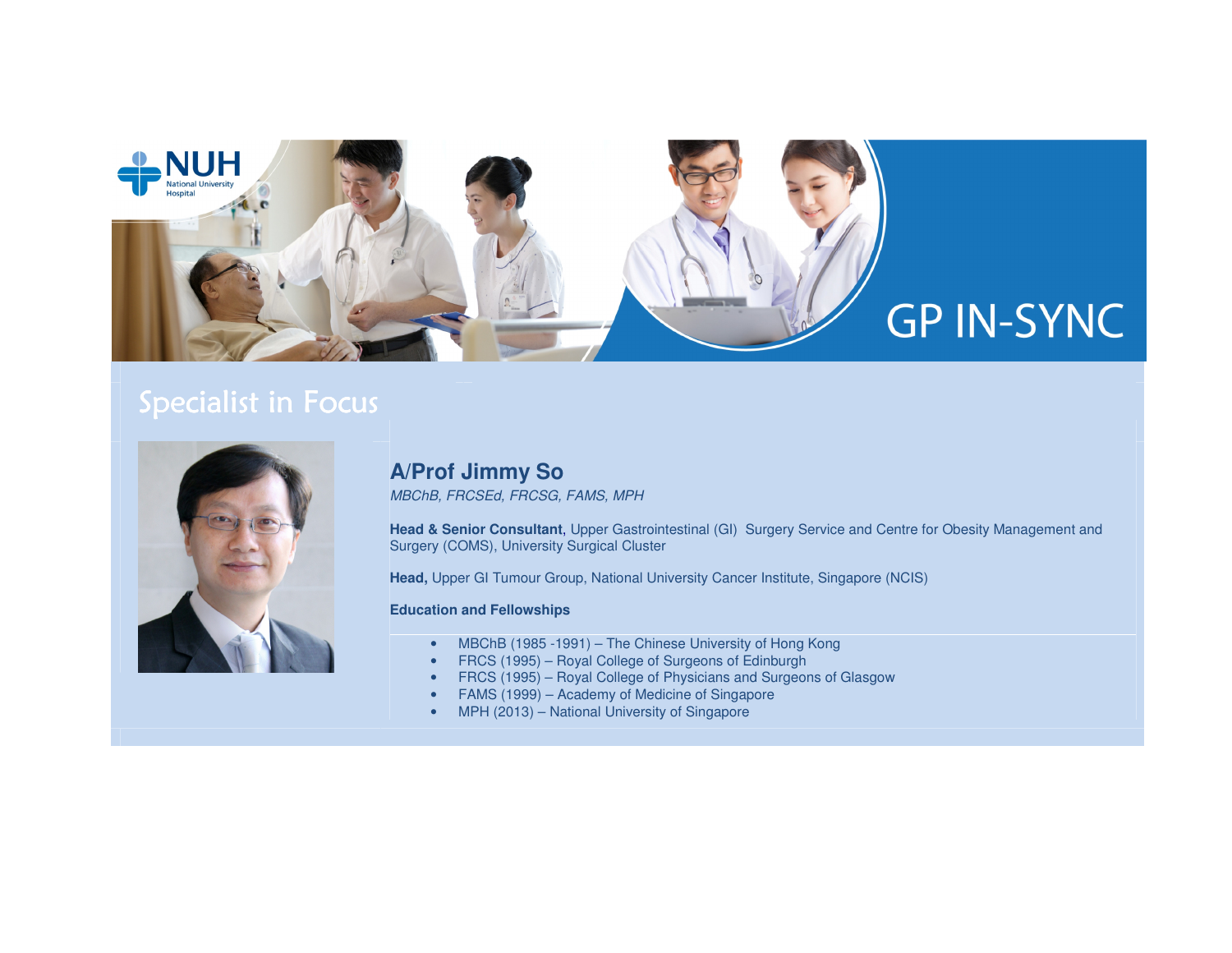A/Prof Jimmy So received his surgical training in National University Hospital, Singapore. He was trained in upper gastrointestinal surgery, surgical oncology, bariatric surgery, therapeutic endoscopy and minimally invasive surgery. He was appointed as visiting consultant in esophageal and gastric surgery at the Royal Infirmary in Edinburgh, Scotland, UK.

He established a multidisciplinary Spina Bifida and program for Esophageal and Gastric cancers in NUH in 2005. He also received fellowship training in gastric and esophageal cancer surgery in Japan, Korea and Hong Kong.

A/Prof Jimmy So has special interests in surgical oncology and minimal invasive surgery for gastric and esophageal cancer, diagnostic and therapeutic upper endoscopy, bariatric surgery for morbid obesity, as well as gastroesophageal reflux and achalasia. He has published more than 90 peer reviewed scientific papers and received many research grants for his research work on these topics. Presently, he is actively involved in management of patients with gastric and esophageal cancers, morbid obesity and other Upper GI disorders.

# Happenings @ NUH

#### **Fetal stem cell grafts spells hope for unborn babies with brittle-bone disease**

A team of experts from the National University Hospital (NUH) was part of an international collaboration comprising researchers from Sweden, Singapore and Taiwan to treat two babies with Osteogeneis imperfecta (OI) or brittle-bone disease, by injecting bone-forming stem cells through the womb. The longitudinal results of the treatment were published on Monday, 16 December, 2013 in Stem Cells Translational Medicine.

Click **here** to find out more about this new treatment

# **Upcoming GP CME Events**

Every year, as part of NUH's commitment to provide Continuing Medical Education (CME) for the private practitioners' community in Singapore, we organise a series of GP symposiums which ar held regularly. During these CMEs, our specialists will present different topics in various areas of specialities and provide clinical updates useful for your care of patients.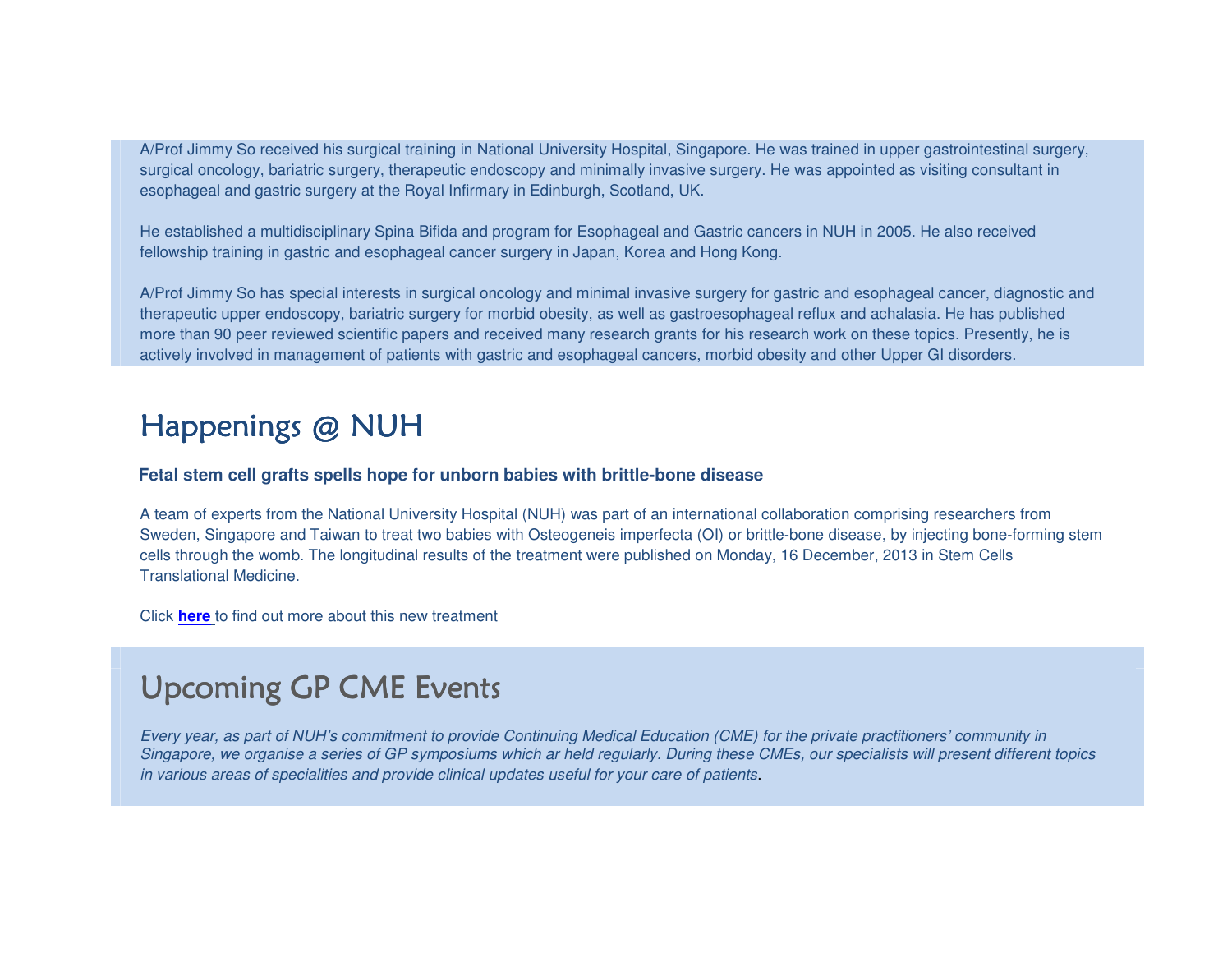### Following are the GP CME events we have in **March - April 2014**

| <b>Date</b> | <b>GP CME Topic</b>                                                                                    |
|-------------|--------------------------------------------------------------------------------------------------------|
| 8 Mar       | The Latest in Endocrine & Hernia Surgery<br>Venue: NUHS Tower Block, Level 8, Seminar Room T08 - 03/04 |
| 12 Apr      | <b>Urology Updates for GP</b>                                                                          |

Please note that all CME events will be held at the **Seminar room T01-01** under otherwise stated:

#### **NUHS Tower Block, Level 1 1E Kent Ridge Road, Singapore 119228**

### **Please CALL us @ 6772 5695 / 5079 for registration & enquiries**

The GP Liaison Centre aims to facilitate rapport and collaboration between primary care physicians and NUH.

If you have any questions & feedback with regards to our hospital and our services, please feel free to contact :

## **Contact Us**

The GP Liaison Centre aims to facilitate rapport and collaboration between primary care physicians and NUH.

If you have any questions & feedback with regards to our hospital and our services, please feel free to contact :



### **GP Liaison Centre**

**Mr. Davin Wangsa: 6772 5079** or **Ms Zanda Chiang: 6772 5695** (Mon – Fri : 0900 -1200 hrs, 1400 -1800 hrs)

Email **: gp@nuhs.edu.sg**